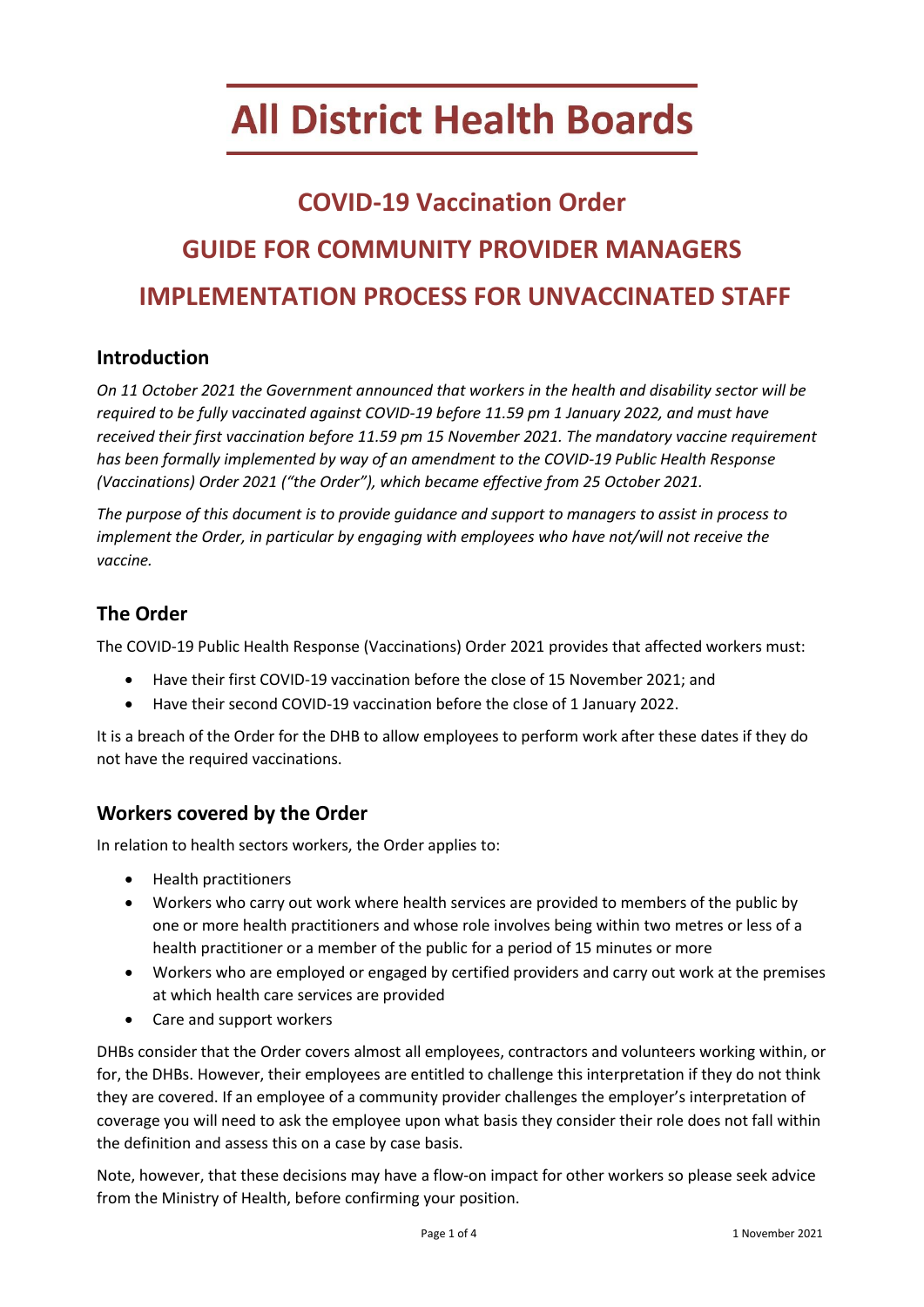# **Process for implementing the Order**

The process outlined below should be followed to give effect to the Order. Individual managers will be responsible for engaging with employees who are identified as not having been vaccinated by the required dates, to determine whether they will comply with the Order and if not, what this means for their ongoing employment.

# **Step 1: Confirm who is fully vaccinated, who has had only one dose, and who has had no doses.**

• This may be done in consultation with employees if time permits, or by accessing the Ministry of Health COVID-19 Immunisation Register (CIR) if possible.

# **Step 2: For employees who have not been vaccinated, managers will be required to meet with them and initiate a formal process, as set out below**

Any employee who refuses to or cannot be vaccinated by the required date, for whatever reason, will need to be engaged with on an individual basis. Managers must keep an open mind, genuinely consider their feedback and consider options moving forward. The manager will be required to:

#### **A. Discuss and consider any feedback, if the employee does not believe their role is covered by the Order.**

This means that the employer must consider the views of any employee who believes that their role does not fall within coverage:

- The starting point is that the initial view, based on the broad wording of the Order, is that *all health provider employees as noted above are covered*.
- If an employee disagrees and considers that their role falls outside of coverage, you must ask the employee to explain why, having regard to the specific wording of the Order.
- You must then genuinely consider that explanation, asking for additional information if necessary.
- Before making a final decision on whether or not their role falls within coverage of the Order, you should consult with the Ministry of Health to ensure that a consistent approach is being taken as to the scope of the Order.
- There must be strong evidence or reasons to determine that employees are *not* covered by the Order.

Finally, you must inform the employee of your final decision regarding coverage, having considered their feedback. If your decision is that the employee does in fact remain covered by the Order, then you should continue with the process, as outlined below.

#### **B. Discuss the employee's reasons for not being vaccinated, whether they intend to be vaccinated and, if so, when.**

Each employer will be required to work with their employees who are not vaccinated on a case by case basis. Employers have a legal obligation to consider any reasons that employees may put forward in a fair and reasonable manner and explore alternative options to dismissal.

The starting point is that employees *cannot continue to perform work* after the prescribed dates if they have not been vaccinated. However, alternative options should be considered in good faith and on a case by case basis.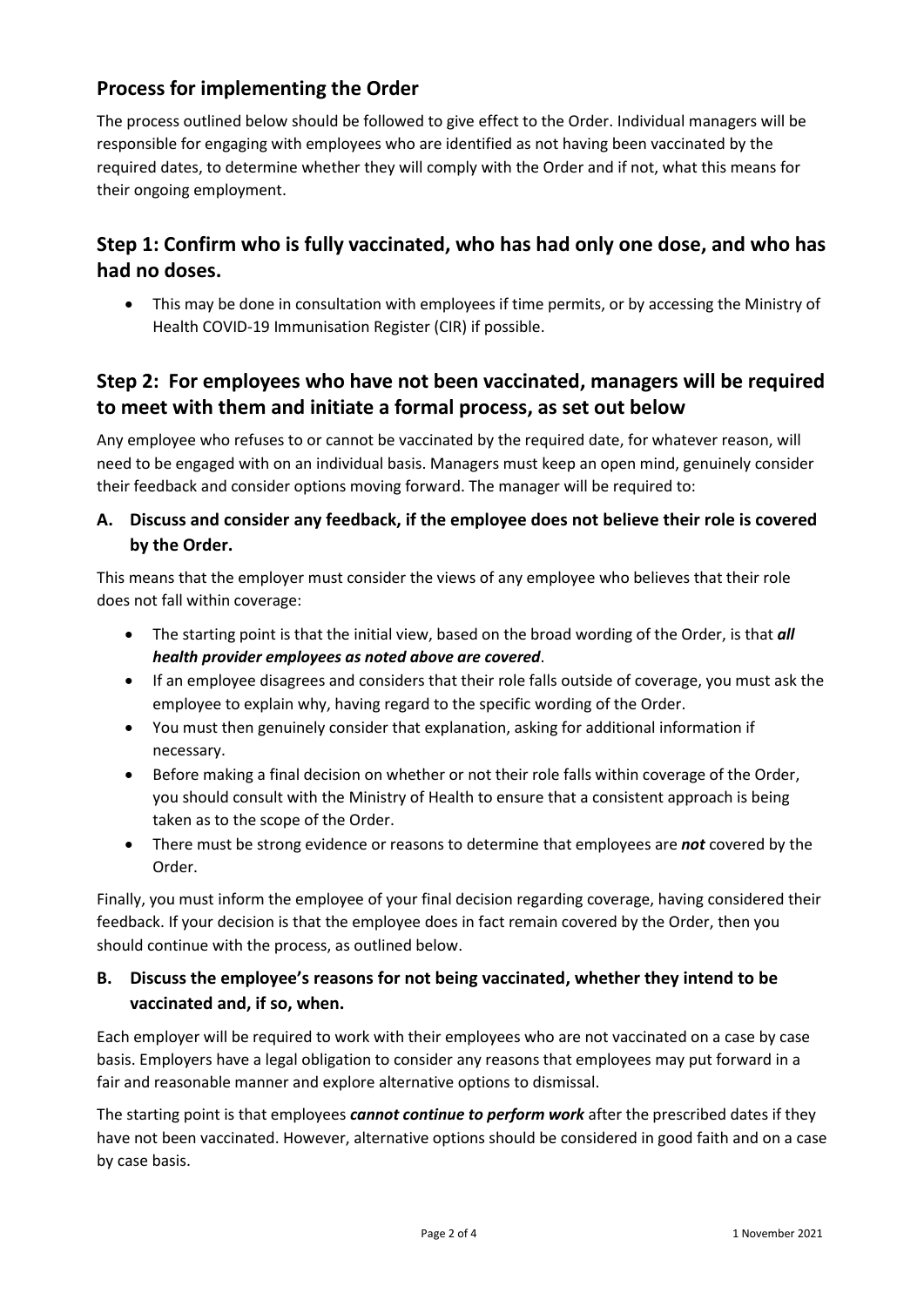#### *By way of an example:*

- An employee is preparing to go on parental leave shortly after the Order comes into effect
- The employee is hesitant to receive a vaccine during pregnancy, but does intend to be vaccinated after the birth of their child. In this situation, the employer may consider placing the employee (by agreement) on early parental leave or paid special leave until the parental leave commences, as an alternative to termination of employment.

See also alternative options in Step 3 below.

#### **C. Consider and deal with any Medical Exemptions**

The Order provides for Medical Exemptions in certain circumstances. The employer must work through any applications for a medical exemption by employees who believe they qualify.

First, the employer must ascertain the basis upon which the employee believes they may qualify for a medical exemption. Next, the manager will be required to:

- Identify a suitably qualified medical specialist, who can determine whether or not the employee meets the threshold for being granted an exemption.
- With the authority of the employee involved, request that the specialist undertake an assessment of the employee.
- Request that the specialist produce a report, and make a finding, as to whether in their opinion it would be inappropriate for that individual to be vaccinated.

#### **A template letter can be found here.**

Whether the employee can then continue in their role, if they are granted a medical exemption, will depend on whether it is safe and reasonably practicable to implement mitigation strategies so that they can safely perform their work, taking into account the requirements of the Order. A risk assessment to determine whether appropriate risk mitigation controls can be put into place to enable the role to be undertaken safely should be carried out.

Should the employee not qualify for a medical exemption, or if mitigation strategies would not be sufficient or are not reasonably practicable, then you will need to consider whether any other suitable alternatives to termination exist (see below).

#### **D. Explore any suitable alternative options**

Each individual must be dealt with on a case-by-case basis, taking into account their personal circumstances. While termination of employment may be the final outcome, an employer must first consider whether there are any reasonable alternatives to termination.

You should also advise the employee of the potential consequences of non-compliance with the Order (including that this could result in termination of their employment), if no suitable alternative arrangements are agreed.

Those reasonable alternatives may include:

- Agreeing that the employee may retire and receive any retirement benefits they are entitled to.
- If an employee is on longer-term leave, agreeing not to terminate their employment provided that they comply with the Order before their return to work.
- Redeployment, although given that most roles are likely to be covered by the Order, there will be few, if any, such opportunities available.